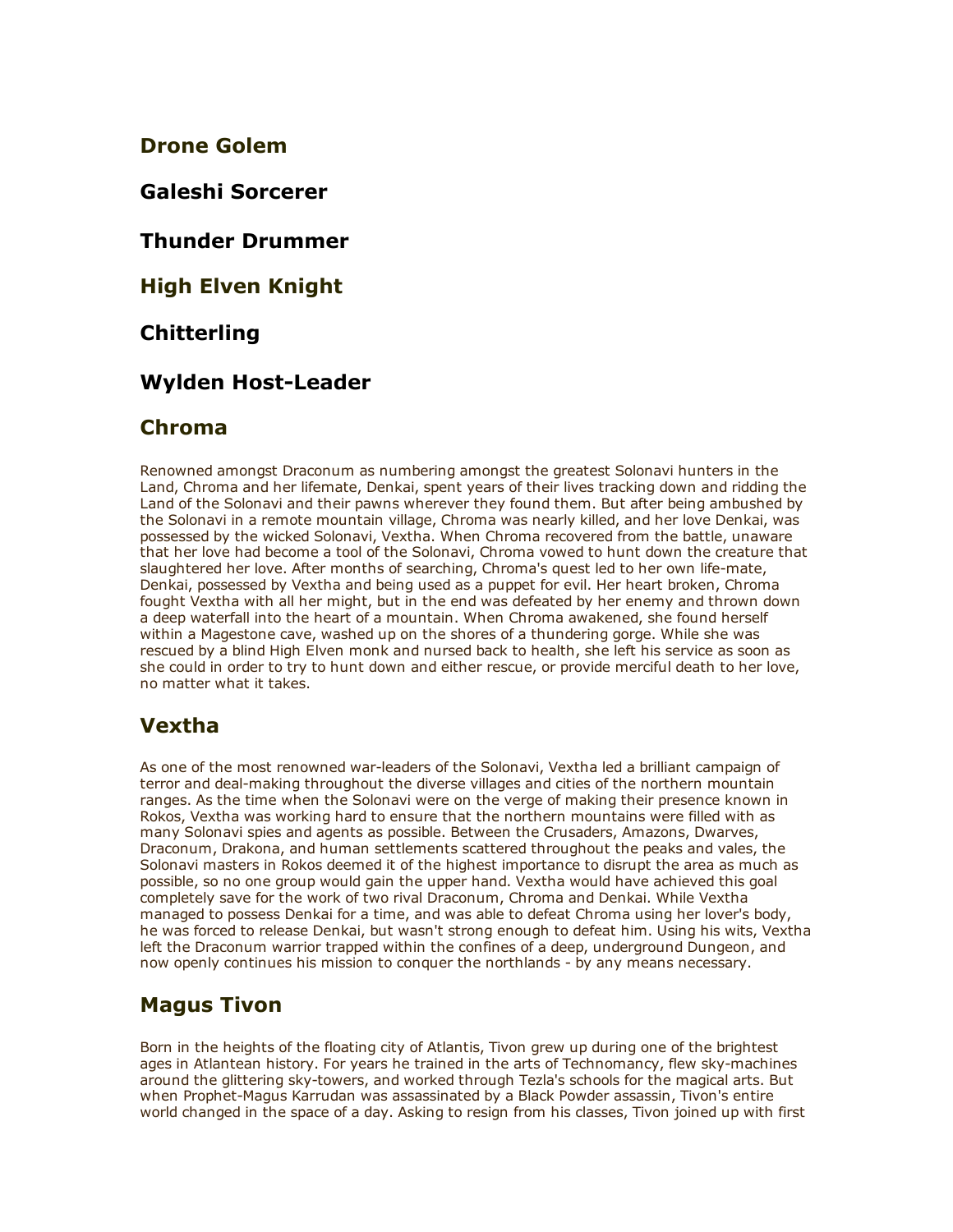the Guild, and more recently with the Imperial Legion as a battle commander. Over the last fourteen years, Tivon has seen the Land from one end to the other, and fought against Revolutionaries, Orcs, and Crusader threats to Atlantean security. As result of his fiery attitude and his reluctance to surrender or retreat, Magus Tivon is one of the few officers in the entire Empire recognized jointly by both Emperor Nujarek and Prophet-Magus Osiras for his trustworthiness as an officer.

## Herald Calianthia

As a Herald of Rivvenheim and a top-rate commander within the Temple Masters, Calianthia schooled with some of the greatest military minds in the modern generation of High Elven warriors. As she was not of noble birth and not yet of a high enough status within the Temple Masters, Calianthia was not allowed to participate in the doomed assault on Khamsin. After the betrayal by the Atlanteans and the resulting slaughter, Calianthia found herself within a sudden rise of low-level officers being promoted within the ranks of the Temple Master armies. Since then, Calianthia has the opportunity to prove herself in ways that few non-nobles ever are able to within High Elven society, and has wasted little time achieving mastery over her battle skills, practicing her native ability to cast illusions and shadows, and to continue to solidify her complete devotion to the cause of High Elven law over the sea of chaos flowing in the Land.

### **Scorch**

A dangerous rarity amongst his people, Scorch is a Half-Troll Wizard born with a gift for fire and destruction that few other mages are ever capable of matching. While Half-Trolls are looked down upon as being mere thuggish warriors by many Orcs and Humans alike, Half-Trolls are capable of being born with red skin - the mark of a Troll mage - just as much as a Forest or Mountain Troll of the far Wylden are within their own forest homes. Having destroyed an entire village after being taunted by a pair of doomed Orc bullies, Scorch has a temper problem that is very useful in combat - provided he isn't angry at the warlord that brought him to the battle in the first place. Ever since Scorch was old enough to understand the spoken tongue and the beat of the clurch drum, he has wanted to confront and destroy one rival sorcerer the Troll wizard Maren'kar - and consume his heart as a way to bolster his own power.

### Morathai

A champion of the Revolution, Morathai has fought for over a decade against the Atlanteans, whether at the city of Wolfsgate, defending the eastern borders of the Northlands, or at the climactic battle of Khamsin. Born of hardy Prieskan stock, Morathai takes his heritage very seriously, and has been known to both start - and finish fights with any Atlantean or Revolutionary that badmouths his people within ear's reach. While he will admit to the historical fact that the Prieskans have been dominated by the Atlanteans for centuries, Morathai will also state that the fact that his people survived so long under oppression shows their true caliber and strength, and that anyone that even hints that Prieskans are weak will soon find themselves with a mouthful of broken teeth.

# Valkyrie Tazia

Having grown up in the arenas and blood pits of the Necropolis, Tazia is no stranger to bloodshed. From a young age this headstrong warrior wrestled feral dogs and small throttle worms for a share of the take, and as she grew, she specialized in slaughtering monsters and other non-humanoid beasts. Known throughout the Crusader kingdoms as "The Valkyrie", when she was offered the chance to have her own specially altered Necromantic mount, and to ride into combat against some of the most dangerous opponents in the Land, she begged for the chance to prove herself. While her first days with her winged mount were a trying time, dangerous to both herself and the others in working with her in the tether-ring, in time she managed to train her new friend to become the perfect aerial mount. Having already been responsible for the slaying of one of the nobles of Rangraz with a spear through the heart -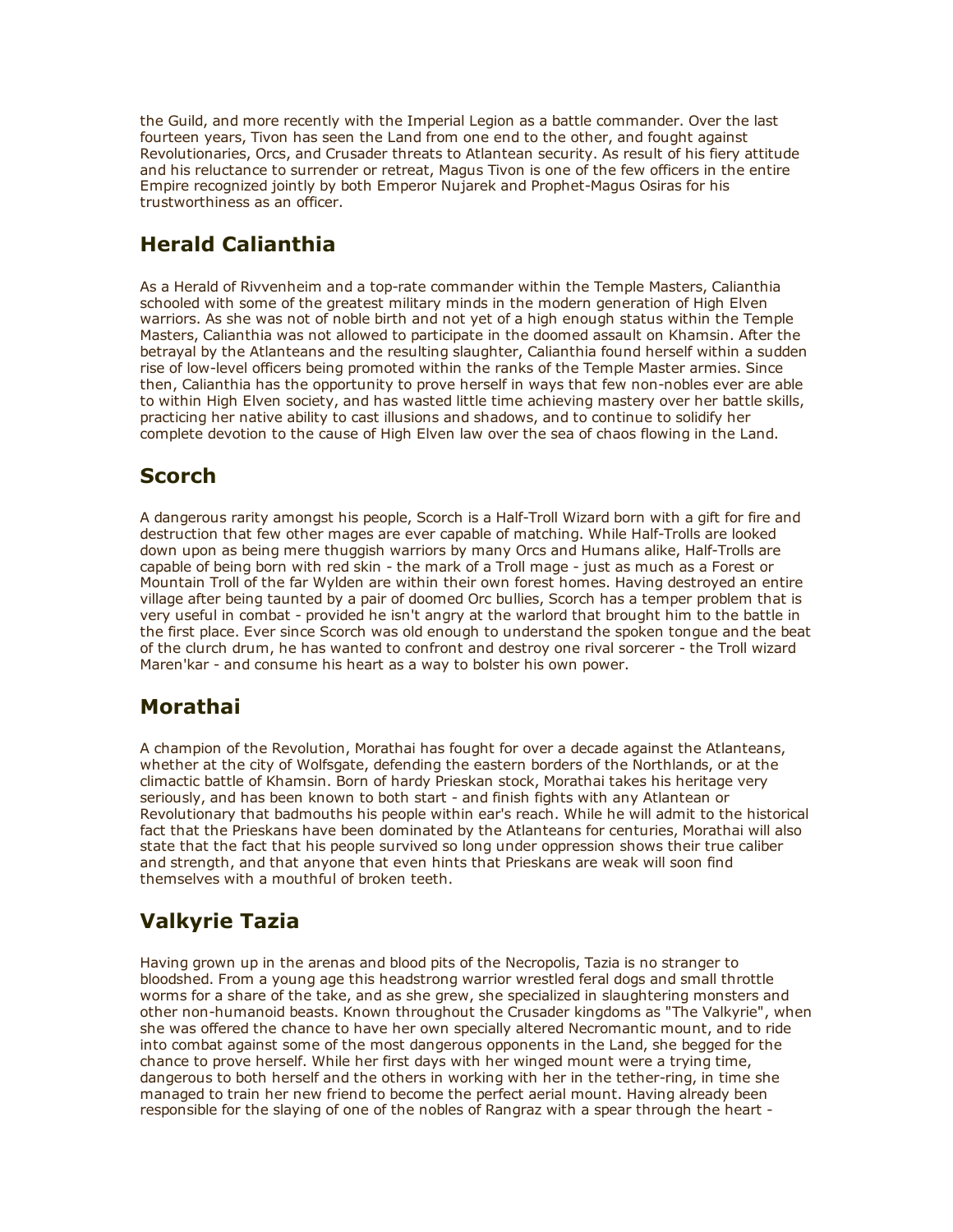thrown from bareback through a fifth story window Tazia is looking forward to earning both notoriety and reputation on her upcoming "Circuit of War".

## Prince Warden

Born in the northern city of Rangraz within the ranks of a lesser but influential noble house, Warden fought with the fledgling Rebellion for all of his adult life against the tyranny of the Atlantean magocracy. Now, with the stunning victory at Khamsin and the rise of the Revolution, this warrior-prince finds himself in a very unusual place. While Rangraz had been freed from Atlantean control by such heroes as Blackwyn and Sarah Ythlim, and Warden benefited greatly from their efforts both politically and financially - the opportunities for personal advancement in the new Revolution quickly evaporated. Faced with a choice between two lives, that of a standard military officer or returning home to marry and take his place within the predictable path of his noble duty, Prince Warden desperately was looking for a third choice, when the choice found him the beautiful Nadia os Darras, otherwise known as 'Black Thorn', hunted Warden out and made him one of her key officers in the ongoing "secret war" to keep Khamsin free from Atlantean saboteurs and spies. He gladly jumped at the chance, moved to Khamsin, and embraced the role of as one of the Black Thorn's key lieutenants, even though it meant turning his back on Blackwyn, the Northlands, and his own noble heritage.

# Lady Ciara

First a musician, and a warrior second, Ciara is one of the few elves allowed to be born within the haunted vale of the Emerald Glade. Imbued with the power of the Wyld, Ciara is capable of using her power to shape not just wind and weather, but the hearts and emotions of the young dragons kept and trained within the Glade. Gifted with one of the great beasts for her own use, she soon learned the power of the dragon's might in combat, as well as saw firsthand the bleeding Magestone sores scattered throughout the Land. Dismayed by the tides of war and the destruction they cause, Ciara tends to choose her battles very carefully, and is keen to strike abruptly at an enemy general or king rather than starting campaigns that will lead to days or weeks of ecological destruction. While Prophet-Priest Tremelen finds her strategy sometimes foolhardy, it doesn't keep Ciara from continuing her work as the "Dragon Assassin", and doing her part of ridding the Land of those that seek to damage, poison or corrupt its vital essence.

# Ironwolf

A barbarian amongst barbarians, Ironwolf is known throughout the western half of the Land as a warrior beyond compare. While the treason trial for the renegade warlord Raydan Marz caused many Prieskan warriors to resign their posts in protest, Ironwolf stayed on with the military, determined to show the true heart of a Prieskan on whatever battlefield his commanders chose to place him. While Prieskans are typically not given sizable command roles in the military, as their wild nature tends to make them rash, Ironwolf has ascended far above the Magestone ceiling imposed by the mages of the Guild. His effectiveness in the Battle of Rokos against the hordes of Orcs attacking the city - as well as thinking up the plan of crashing a damaged sky-citadel to repair a breach in the walls - has earned the respect of many of the generals of the Empire and the Imperial Legion. As result, Ironwolf has been allowed to pick and choose his own command, and he acquired a dozen of the fiercest Prieskans he could lay his hands on. With this fine men and women at his side - and his back - Ironwolf will continue his quest to prove to the Atlanteans that the Prieskans are the finest warriors in the Land, without question.

### Battle Horse

Born from a long lineage of horses trained for war, these fearless beasts are the mount of choice amongst nobles and warlords throughout the Land for over a century. Before the human farmers pushed the Centaurs east across the Roa Galtor, driving them out of their ancestral homelands, these horses used to run free amongst the miles of open country north of the Bay of Darthion. Now, bred and trained for war, the horses symbolize fearlessness amongst many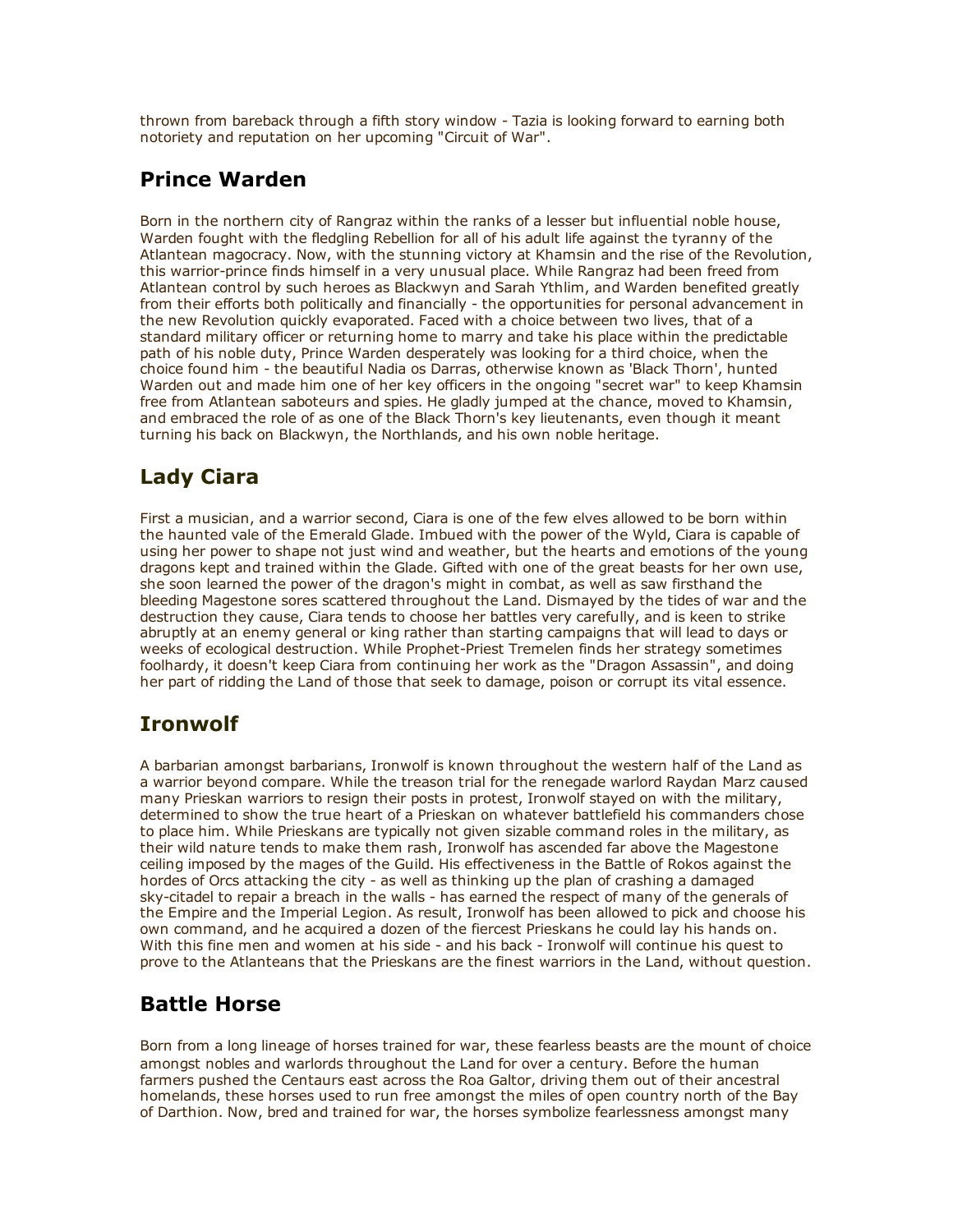noble houses, and are respected and coveted by riders from all the factions of the Land, including the Broken Tusk, the Dark Crusaders, and the brave soldiers of the Free Armies.

# Cloud Griffon

While Elves throughout the Land have long raised Griffons to use as mounts, only the best and brightest are used by the battle-masters of the Temple Masters subfaction. Trained from birth to obey the psychic commands of their rider, these beasts take well to warriors blessed with the gift of empathy. While these beasts tend to slaughter lesser mounts in combat, as their talons and massive beak make it easy to tear off limbs or rip out throats, these small cousins of the larger Sky Griffons do not have the sufficient wing-strength to fly very far in the thin air of the Rivvenheims, and do their best aerial acrobatics in the dense air of the lowlands. While most Cloud Griffons are in the service of the Temple Masters, the Elemental Freeholders have liberated a number of these beasts from their High Elven cousins.

### Desert Warbird

A common sight amidst the twisted crags of the Blasted Lands, these mean-spirited beasts of burden are used by trader, warrior, Orc and thief alike to transport goods and treasure from one place to another. Able to survive for weeks in the deepest parts of the desert with no food or water, these self-reliant birds have a mean, possessive streak that few warriors are able to tame. In a pinch, if survival depends on slaughtering one's own mate and chicks to have enough water to survive the season, these birds won't think twice about it, and will gobble up the sweaty innards without remorse. Commonly utilized as mounts by the Atlantean and Revolutionary factions, the Orcs especially love the Warbird out of the fact that they ride fast, they hold up well in combat, and are delicious to eat.

# Horned Stag

Found roaming the deep forests of the Land, the Horned Stags are thought of as protectors of the weak, and as omens of good luck for those lucky enough to see them in the wild. While not usually kept as mounts, there are a number of warriors lucky enough to have gained the service of these noble creatures, or better yet, had access to tame and train young Stags as beasts of war. With their massive rack of antlers and a strength unmatched by any other creature of the Wylden, getting on the wrong side of this animal is one of the quickest ways to guarantee a trip to Sharise's dark realm. While the Elementals view the Stag as a symbol of the wild, and the Prieskans believe that Stags were the original mounts of the Priest-Kings, the Draconum appreciate them for their ability actually carry a heavy dragon-man into battle without complaint.

# Pegasus

Found in woodland areas throughout the Land, especially in the southern coastal areas near Xandressa, Pegasi are loved by young and old alike. While the Atlantean devastation of the once primal-woodlands to the south and east of Atlantis destroyed a great deal of their natural habitat, Pegasus have been sighted as far west as Windsong Point, and as far east as the Sturnlander Cliffs rising up along the southern edge of the Wylden Plateau. While they do make excellent mounts for those capable of catching and training them, these playful beasts have a deadly rivalry with the sharp-spurred Flying Horses of the northern mountains, and will tend to destroy them and their Shyft masters on sight. While the Northlanders and the Orcs of the Broken Tusk enjoy the Pegasus' traits of loyalty and ferocity, the Crusaders managed to corrupt a number of Pegasi through a combination of alchemy and vampirism.

### Salamander